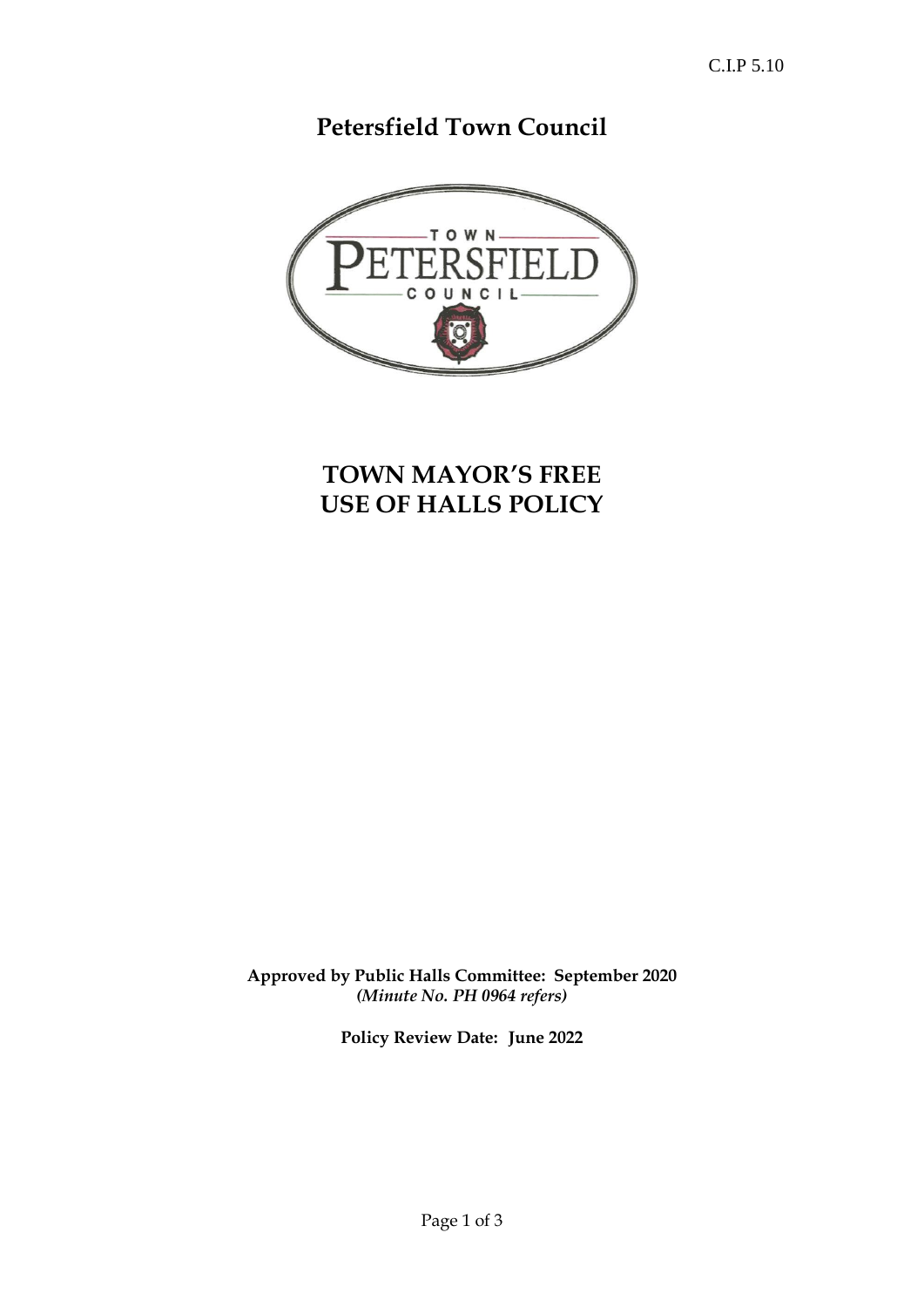## **1 INTRODUCTION**

- 1.1 The purpose of this policy is to set out how the Town Mayor may use the Council's various premises during his/her tenure in order to further the charitable work undertaken and conducted by the Town Mayor.
- 1.2 The policy has been produced with a view on the types of premises that the Town Council owns and operates as well as the nature of the hires or events that take place form time to time.

# **2 OBJECTIVES**

- 2.1 The general policy objective is to ensure that the Town Mayor has the ability and freedom to act and plan in the raising of funds for his/her charitable work without creating any adverse impact on the general operation and income generation of the Council's public halls service.
- 2.2 The policy will outline what usage of the Council's public halls the Town Mayor may have without paying for the service as well as the administrative actions that will need to be completed for this purpose.
- 2.3 The policy will also outline any other parameters that need to be met in accommodating the needs of the Town Mayor as well as some guidance on the timing of events and planning their operation.

# **3 FREE USE OF HALLS**

- 3.1 The Town Mayor may use the public halls in the ownership of the Town Council as follows:
	- (i) Festival Hall 1 free use of the main Hall
	- (ii) Rose Room, Avenue Pavilion and Council Chamber a total of 4 free uses of a combination of these facilities.
- 3.2 In the event that the Town Mayor wishes to use the available halls for a greater number of instances than as stated in 3.1, the standard rate of hire charge in accordance with the published tariff from time to time in force is to be levied for the event.
- 3.3 The Town Clerk and Halls Manager must authorise all such hires of the Council's facilities by the Town Mayor in accordance with this policy.

### **4.0 PURPOSE OF HALL USE**

- 4.1 The purpose of any hall hire by the Town Mayor will be for the purposes of raising monies for his/her chosen charities or for hosting civic receptions of various kinds that may include an element of charitable fundraising should the Town Mayor consider it appropriate.
- 4.2 The Town Mayor is not permitted to offer a free hall hire to a charity or any other group apart from one of his/her chosen charities for the year.